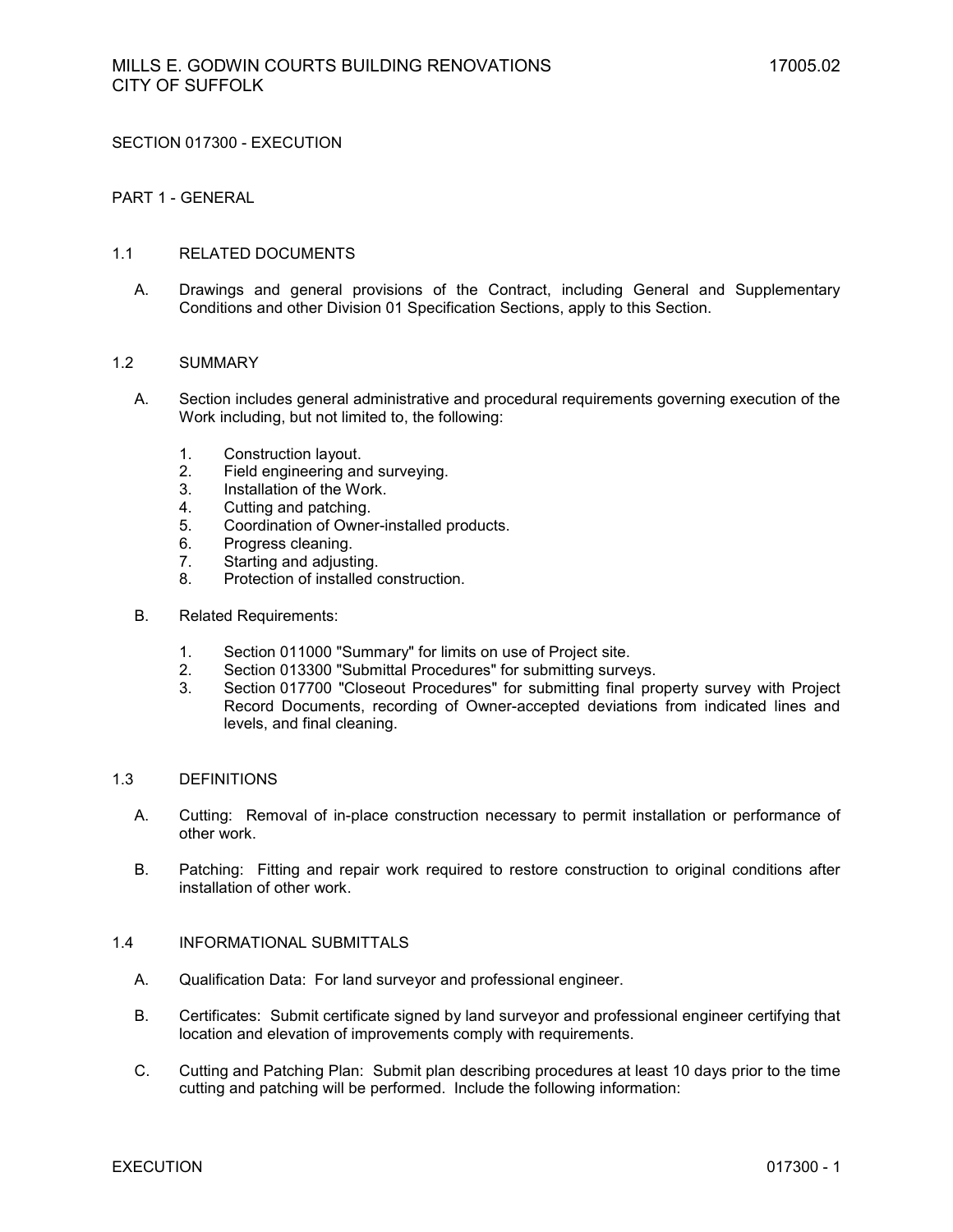- 1. Extent: Describe reason for and extent of each occurrence of cutting and patching.
- 2. Changes to In-Place Construction: Describe anticipated results. Include changes to structural elements and operating components as well as changes in building appearance and other significant visual elements.
- 3. Products: List products to be used for patching and firms or entities that will perform patching work.
- 4. Dates: Indicate when cutting and patching will be performed.
- 5. Utilities and Mechanical and Electrical Systems: List services and systems that cutting and patching procedures will disturb or affect. List services and systems that will be relocated and those that will be temporarily out of service. Indicate length of time permanent services and systems will be disrupted.
	- a. Include description of provisions for temporary services and systems during interruption of permanent services and systems.
- D. Landfill Receipts: Submit copy of receipts issued by a landfill facility, licensed to accept hazardous materials, for hazardous waste disposal.
- E. Certified Surveys: Submit one copy signed by land surveyor.
- F. Final Property Survey: Submit 4 copies showing the Work performed and record survey data.

# 1.5 QUALITY ASSURANCE

- A. Land Surveyor Qualifications: A professional land surveyor who is legally qualified to practice in jurisdiction where Project is located and who is experienced in providing land-surveying services of the kind indicated.
- B. Cutting and Patching: Comply with requirements for and limitations on cutting and patching of construction elements.
	- 1. Structural Elements: When cutting and patching structural elements, notify Architect of locations and details of cutting and await directions from Architect before proceeding. Shore, brace, and support structural elements during cutting and patching. Do not cut and patch structural elements in a manner that could change their load-carrying capacity or increase deflection
	- 2. Operational Elements: Do not cut and patch operating elements and related components in a manner that results in reducing their capacity to perform as intended or that results in increased maintenance or decreased operational life or safety.
	- 3. Other Construction Elements: Do not cut and patch other construction elements or components in a manner that could change their load-carrying capacity, that results in reducing their capacity to perform as intended, or that results in increased maintenance or decreased operational life or safety.
	- 4. Visual Elements: Do not cut and patch construction in a manner that results in visual evidence of cutting and patching. Do not cut and patch exposed construction in a manner that would, in Architect's opinion, reduce the building's aesthetic qualities. Remove and replace construction that has been cut and patched in a visually unsatisfactory manner.
- C. Cutting and Patching Conference: Before proceeding, meet at Project site with parties involved in cutting and patching, including mechanical and electrical trades. Review areas of potential interference and conflict. Coordinate procedures and resolve potential conflicts before proceeding.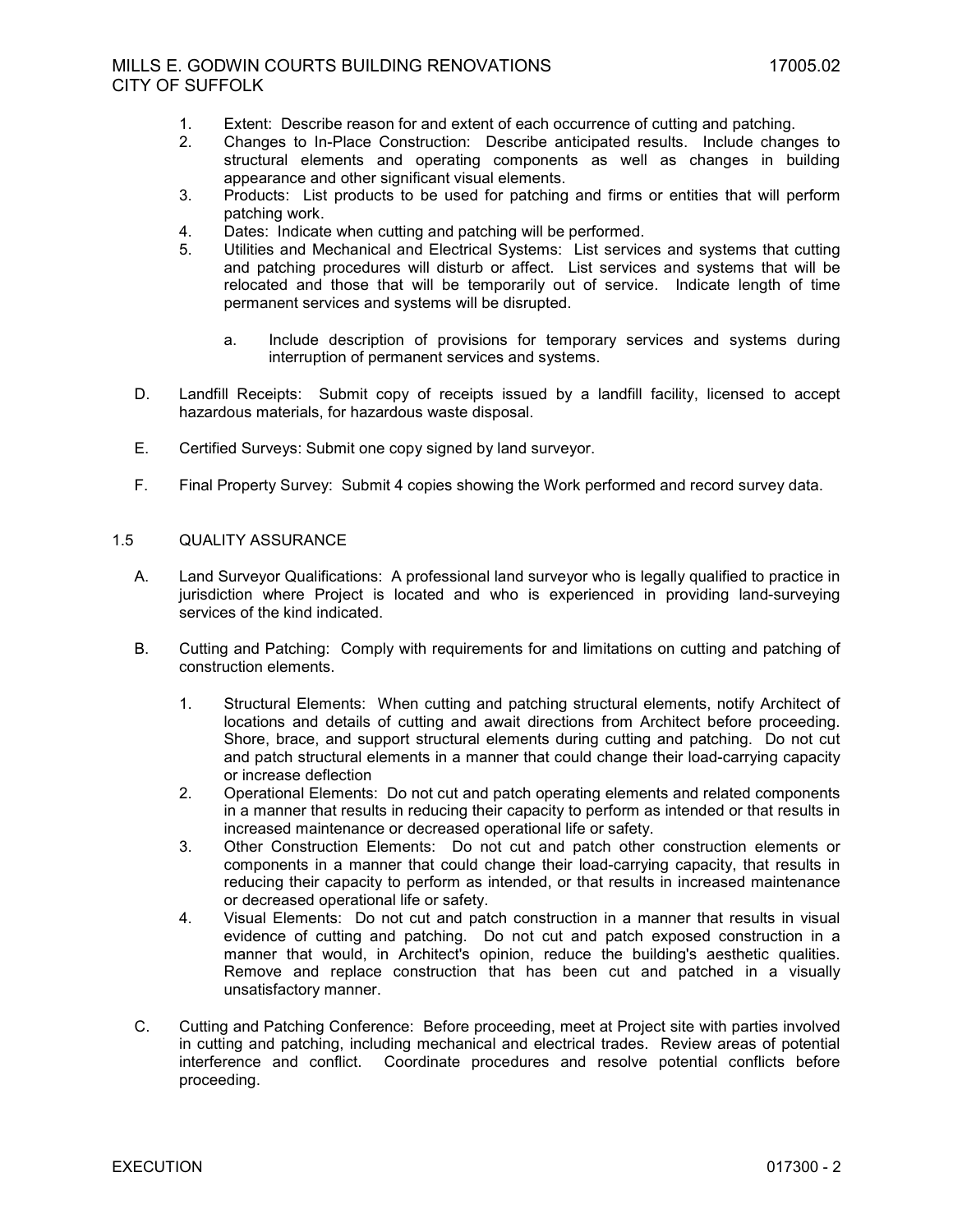D. Manufacturer's Installation Instructions: Obtain and maintain on-site manufacturer's written recommendations and instructions for installation of products and equipment.

# PART 2 - PRODUCTS

#### 2.1 MATERIALS

- A. General: Comply with requirements specified in other Sections.
- B. In-Place Materials: Use materials for patching identical to in-place materials. For exposed surfaces, use materials that visually match in-place adjacent surfaces to the fullest extent possible.
	- 1. If identical materials are unavailable or cannot be used, use materials that, when installed, will provide a match acceptable to Architect for the visual and functional performance of in-place materials.

### PART 3 - EXECUTION

#### 3.1 EXAMINATION

- A. Existing Conditions: The existence and location of underground and other utilities and construction indicated as existing are not guaranteed. Before beginning sitework, investigate and verify the existence and location of underground utilities, mechanical and electrical systems, and other construction affecting the Work.
	- 1. Before construction, verify the location and invert elevation at points of connection of sanitary sewer, storm sewer, and water-service piping; underground electrical services, and other utilities.
	- 2. Furnish location data for work related to Project that must be performed by public utilities serving Project site.
- B. Examination and Acceptance of Conditions: Before proceeding with each component of the Work, examine substrates, areas, and conditions, with Installer or Applicator present where indicated, for compliance with requirements for installation tolerances and other conditions affecting performance. Record observations.
	- 1. Examine roughing-in for mechanical and electrical systems to verify actual locations of connections before equipment and fixture installation.
	- 2. Examine walls, floors, and roofs for suitable conditions where products and systems are to be installed.
	- 3. Verify compatibility with and suitability of substrates, including compatibility with existing finishes or primers.
- C. Written Report: Where a written report listing conditions detrimental to performance of the Work is required by other Sections, include the following:
	- 1. Description of the Work.
	- 2. List of detrimental conditions, including substrates.
	- 3. List of unacceptable installation tolerances.
	- Recommended corrections.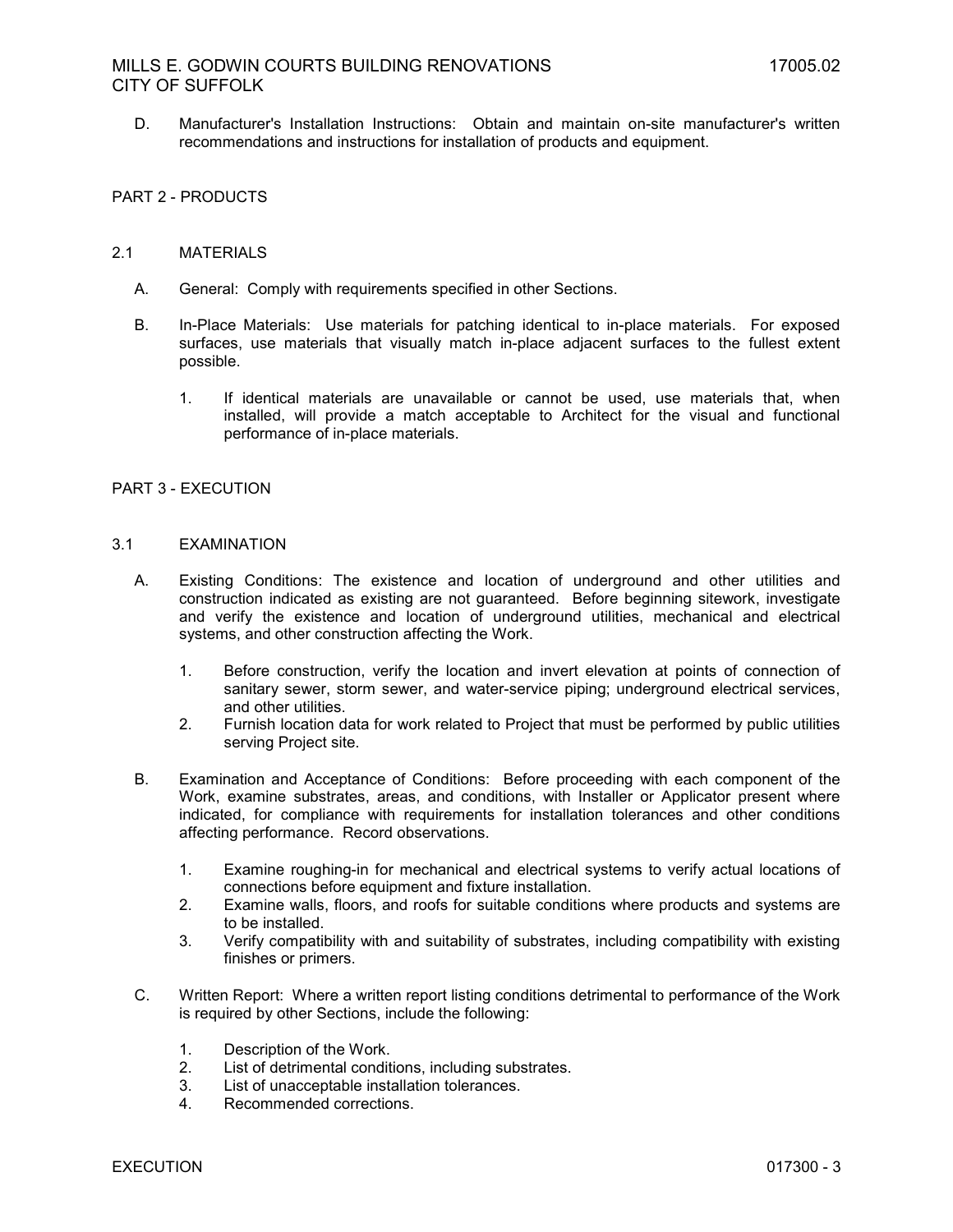D. Proceed with installation only after unsatisfactory conditions have been corrected. Proceeding with the Work indicates acceptance of surfaces and conditions.

### 3.2 PREPARATION

- A. Existing Utility Information: Furnish information to local utility that is necessary to adjust, move, or relocate existing utility structures, utility poles, lines, services, or other utility appurtenances located in or affected by construction. Coordinate with authorities having jurisdiction.
- B. Field Measurements: Take field measurements as required to fit the Work properly. Recheck measurements before installing each product. Where portions of the Work are indicated to fit to other construction, verify dimensions of other construction by field measurements before fabrication. Coordinate fabrication schedule with construction progress to avoid delaying the Work.
- C. Space Requirements: Verify space requirements and dimensions of items shown diagrammatically on Drawings.
- D. Review of Contract Documents and Field Conditions: Immediately on discovery of the need for clarification of the Contract Documents caused by differing field conditions outside the control of Contractor, submit a request for information to Architect according to requirements in Section 013100 "Project Management and Coordination."

### 3.3 CONSTRUCTION LAYOUT

- A. Verification: Before proceeding to lay out the Work, verify layout information shown on Drawings, in relation to the property survey and existing benchmarks. If discrepancies are discovered, notify Architect promptly.
- B. General: Engage a land surveyor to lay out the Work using accepted surveying practices.
	- 1. Establish benchmarks and control points to set lines and levels at each story of construction and elsewhere as needed to locate each element of Project.
	- 2. Establish limits on use of Project site.
	- 3. Establish dimensions within tolerances indicated. Do not scale Drawings to obtain required dimensions.
	- 4. Inform installers of lines and levels to which they must comply.
	- 5. Check the location, level and plumb, of every major element as the Work progresses.
	- 6. Notify Architect when deviations from required lines and levels exceed allowable tolerances.
	- 7. Close site surveys with an error of closure equal to or less than the standard established by authorities having jurisdiction.
- C. Site Improvements: Locate and lay out site improvements, including pavements, grading, fill and topsoil placement, utility slopes, and rim and invert elevations.
- D. Building Lines and Levels: Locate and lay out control lines and levels for structures, building foundations, column grids, and floor levels, including those required for mechanical and electrical work. Transfer survey markings and elevations for use with control lines and levels. Level foundations and piers from two or more locations.
- E. Record Log: Maintain a log of layout control work. Record deviations from required lines and levels. Include beginning and ending dates and times of surveys, weather conditions, name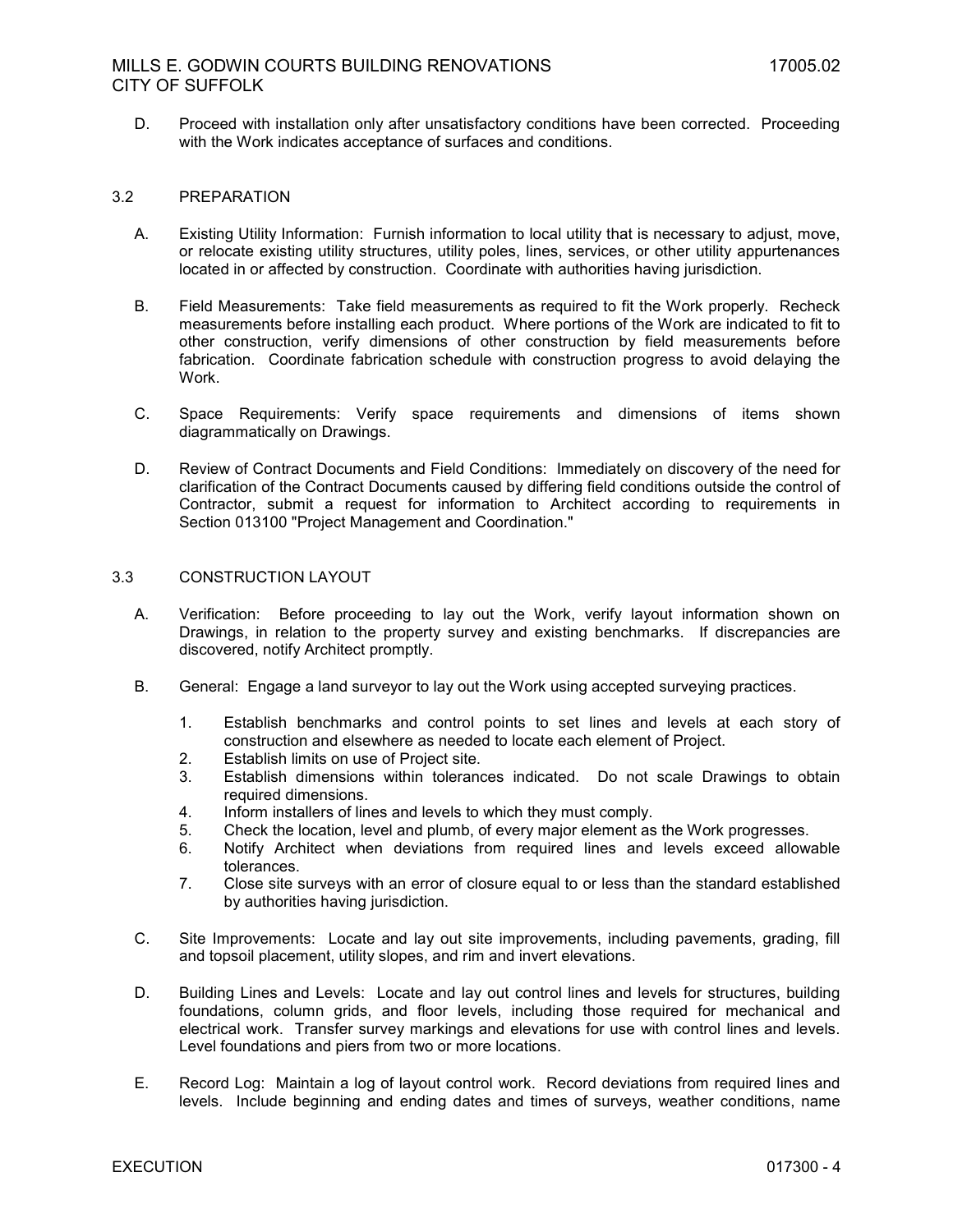and duty of each survey party member, and types of instruments and tapes used. Make the log available for reference by Architect.

### 3.4 FIELD ENGINEERING

- A. Reference Points: Locate existing permanent benchmarks, control points, and similar reference points before beginning the Work. Preserve and protect permanent benchmarks and control points during construction operations.
	- 1. Do not change or relocate existing benchmarks or control points without prior written approval of Architect. Report lost or destroyed permanent benchmarks or control points promptly. Report the need to relocate permanent benchmarks or control points to Architect before proceeding.
	- 2. Replace lost or destroyed permanent benchmarks and control points promptly. Base replacements on the original survey control points.

#### 3.5 INSTALLATION

- A. General: Locate the Work and components of the Work accurately, in correct alignment and elevation, as indicated.
	- 1. Make vertical work plumb and make horizontal work level.
	- 2. Where space is limited, install components to maximize space available for maintenance and ease of removal for replacement.
	- 3. Conceal pipes, ducts, and wiring in finished areas unless otherwise indicated.
- B. Comply with manufacturer's written instructions and recommendations for installing products in applications indicated.
- C. Install products at the time and under conditions that will ensure the best possible results. Maintain conditions required for product performance until Substantial Completion.
- D. Conduct construction operations so no part of the Work is subjected to damaging operations or loading in excess of that expected during normal conditions of occupancy.
- E. Sequence the Work and allow adequate clearances to accommodate movement of construction items on site and placement in permanent locations.
- F. Tools and Equipment: Do not use tools or equipment that produce harmful noise levels.
- G. Templates: Obtain and distribute to the parties involved templates for work specified to be factory prepared and field installed. Check Shop Drawings of other work to confirm that adequate provisions are made for locating and installing products to comply with indicated requirements.
- H. Attachment: Provide blocking and attachment plates and anchors and fasteners of adequate size and number to securely anchor each component in place, accurately located and aligned with other portions of the Work. Where size and type of attachments are not indicated, verify size and type required for load conditions.
	- 1. Mounting Heights: Where mounting heights are not indicated, mount components at heights directed by Architect.
	- 2. Allow for building movement, including thermal expansion and contraction.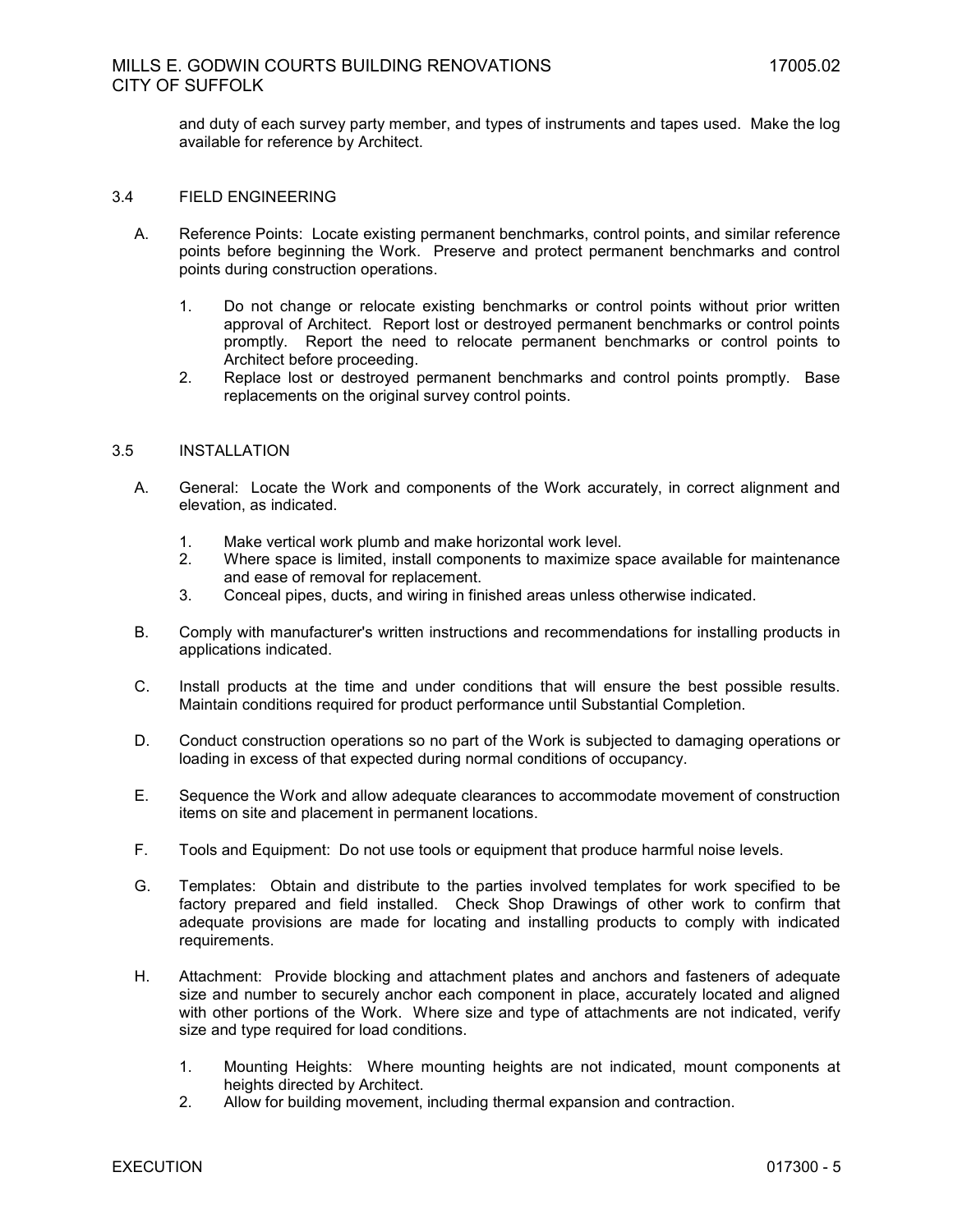- 3. Coordinate installation of anchorages. Furnish setting drawings, templates, and directions for installing anchorages, including sleeves, concrete inserts, anchor bolts, and items with integral anchors, that are to be embedded in concrete or masonry. Deliver such items to Project site in time for installation.
- I. Joints: Make joints of uniform width. Where joint locations in exposed work are not indicated, arrange joints for the best visual effect. Fit exposed connections together to form hairline joints.
- J. Hazardous Materials: Use products, cleaners, and installation materials that are not considered hazardous.

# 3.6 CUTTING AND PATCHING

- A. Cutting and Patching, General: Employ skilled workers to perform cutting and patching. Proceed with cutting and patching at the earliest feasible time, and complete without delay.
	- 1. Cut in-place construction to provide for installation of other components or performance of other construction, and subsequently patch as required to restore surfaces to their original condition.
- B. Existing Warranties: Remove, replace, patch, and repair materials and surfaces cut or damaged during installation or cutting and patching operations, by methods and with materials so as not to void existing warranties.
- C. Temporary Support: Provide temporary support of work to be cut.
- D. Protection: Protect in-place construction during cutting and patching to prevent damage. Provide protection from adverse weather conditions for portions of Project that might be exposed during cutting and patching operations.
- E. Adjacent Occupied Areas: Where interference with use of adjoining areas or interruption of free passage to adjoining areas is unavoidable, coordinate cutting and patching according to requirements in Section 011000 "Summary."
- F. Existing Utility Services and Mechanical/Electrical Systems: Where existing services/systems are required to be removed, relocated, or abandoned, bypass such services/systems before cutting to prevent interruption to occupied areas.
- G. Cutting: Cut in-place construction by sawing, drilling, breaking, chipping, grinding, and similar operations, including excavation, using methods least likely to damage elements retained or adjoining construction. If possible, review proposed procedures with original Installer; comply with original Installer's written recommendations.
	- 1. In general, use hand or small power tools designed for sawing and grinding, not hammering and chopping. Cut holes and slots neatly to minimum size required, and with minimum disturbance of adjacent surfaces. Temporarily cover openings when not in use.
	- 2. Finished Surfaces: Cut or drill from the exposed or finished side into concealed surfaces.
	- 3. Concrete and Masonry: Cut using a cutting machine, such as an abrasive saw or a diamond-core drill.
	- 4. Excavating and Backfilling: Comply with requirements in applicable Sections where required by cutting and patching operations.
	- 5. Mechanical and Electrical Services: Cut off pipe or conduit in walls or partitions to be removed. Cap, valve, or plug and seal remaining portion of pipe or conduit to prevent entrance of moisture or other foreign matter after cutting.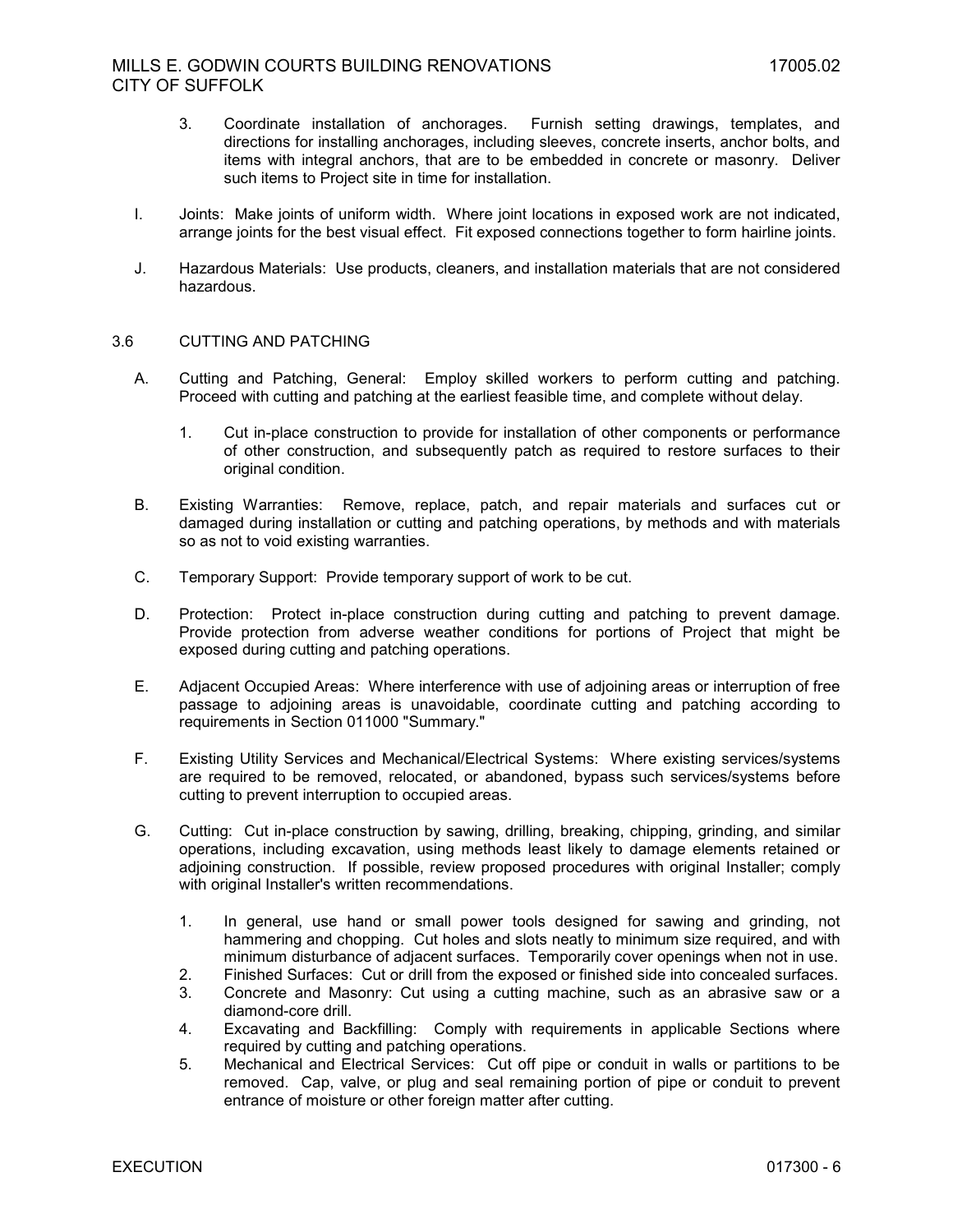- 6. Proceed with patching after construction operations requiring cutting are complete.
- H. Patching: Patch construction by filling, repairing, refinishing, closing up, and similar operations following performance of other work. Patch with durable seams that are as invisible as practicable. Provide materials and comply with installation requirements specified in other Sections, where applicable.
	- 1. Inspection: Where feasible, test and inspect patched areas after completion to demonstrate physical integrity of installation.
	- 2. Exposed Finishes: Restore exposed finishes of patched areas and extend finish restoration into retained adjoining construction in a manner that will minimize evidence of patching and refinishing.
		- a. Clean piping, conduit, and similar features before applying paint or other finishing materials.
		- b. Restore damaged pipe covering to its original condition.
	- 3. Floors and Walls: Where walls or partitions that are removed extend one finished area into another, patch and repair floor and wall surfaces in the new space. Provide an even surface of uniform finish, color, texture, and appearance. Remove in-place floor and wall coverings and replace with new materials, if necessary, to achieve uniform color and appearance.
		- a. Where patching occurs in a painted surface, prepare substrate and apply primer and intermediate paint coats appropriate for substrate over the patch, and apply final paint coat over entire unbroken surface containing the patch. Provide additional coats until patch blends with adjacent surfaces.
	- 4. Ceilings: Patch, repair, or rehang in-place ceilings as necessary to provide an evenplane surface of uniform appearance.
	- 5. Exterior Building Enclosure: Patch components in a manner that restores enclosure to a weathertight condition and ensures thermal and moisture integrity of building enclosure.
- I. Cleaning: Clean areas and spaces where cutting and patching are performed. Remove paint, mortar, oils, putty, and similar materials from adjacent finished surfaces.

# 3.7 OWNER-INSTALLED PRODUCTS

- A. Site Access: Provide access to Project site for Owner's construction personnel.
- B. Coordination: Coordinate construction and operations of the Work with work performed by Owner's construction personnel.
	- 1. Construction Schedule: Inform Owner of Contractor's preferred construction schedule for Owner's portion of the Work. Adjust construction schedule based on a mutually agreeable timetable. Notify Owner if changes to schedule are required due to differences in actual construction progress.
	- 2. Preinstallation Conferences: Include Owner's construction personnel at preinstallation conferences covering portions of the Work that are to receive Owner's work. Attend preinstallation conferences conducted by Owner's construction personnel if portions of the Work depend on Owner's construction.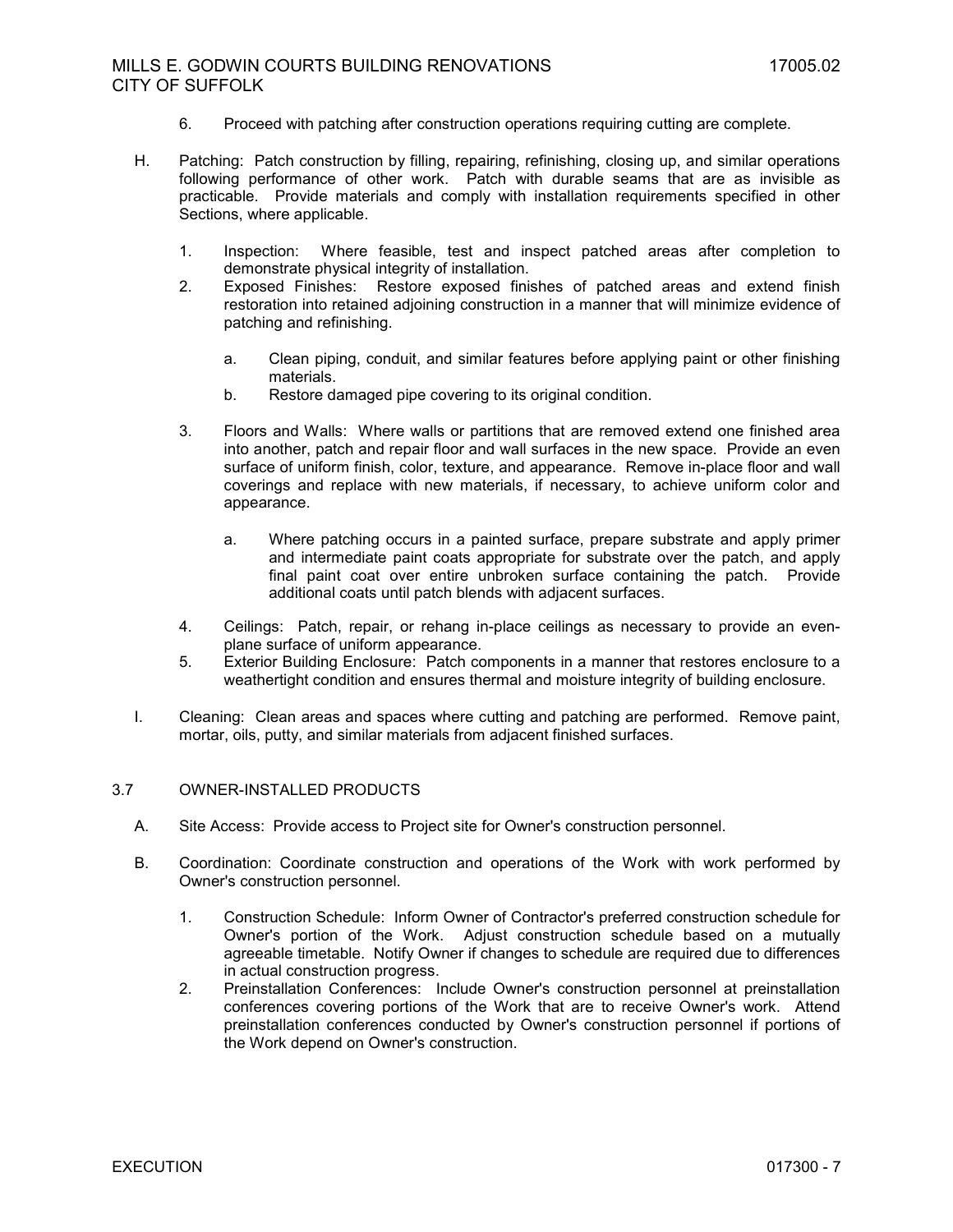### 3.8 PROGRESS CLEANING

- A. General: Clean Project site and work areas daily, including common areas. Enforce requirements strictly. Dispose of materials lawfully.
	- 1. Comply with requirements in NFPA 241 for removal of combustible waste materials and debris.
	- 2. Do not hold waste materials more than seven days during normal weather or three days if the temperature is expected to rise above 80 deg F (27 deg C).
	- 3. Containerize hazardous and unsanitary waste materials separately from other waste. Mark containers appropriately and dispose of legally, according to regulations.
		- a. Use containers intended for holding waste materials of type to be stored.
	- 4. Coordinate progress cleaning for joint-use areas where Contractor and other contractors are working concurrently.
- B. Site: Maintain Project site free of waste materials and debris.
- C. Work Areas: Clean areas where work is in progress to the level of cleanliness necessary for proper execution of the Work.
	- 1. Remove liquid spills promptly.
	- 2. Where dust would impair proper execution of the Work, broom-clean or vacuum the entire work area, as appropriate.
- D. Installed Work: Keep installed work clean. Clean installed surfaces according to written instructions of manufacturer or fabricator of product installed, using only cleaning materials specifically recommended. If specific cleaning materials are not recommended, use cleaning materials that are not hazardous to health or property and that will not damage exposed surfaces.
- E. Concealed Spaces: Remove debris from concealed spaces before enclosing the space.
- F. Exposed Surfaces in Finished Areas: Clean exposed surfaces and protect as necessary to ensure freedom from damage and deterioration at time of Substantial Completion.
- G. Waste Disposal: Do not bury or burn waste materials on-site. Do not wash waste materials down sewers or into waterways. Comply with waste disposal requirements in Section 015000 "Temporary Facilities and Controls." and Section 017419 "Construction Waste Management and Disposal."
- H. During handling and installation, clean and protect construction in progress and adjoining materials already in place. Apply protective covering where required to ensure protection from damage or deterioration at Substantial Completion.
- I. Clean and provide maintenance on completed construction as frequently as necessary through the remainder of the construction period. Adjust and lubricate operable components to ensure operability without damaging effects.
- J. Limiting Exposures: Supervise construction operations to assure that no part of the construction, completed or in progress, is subject to harmful, dangerous, damaging, or otherwise deleterious exposure during the construction period.